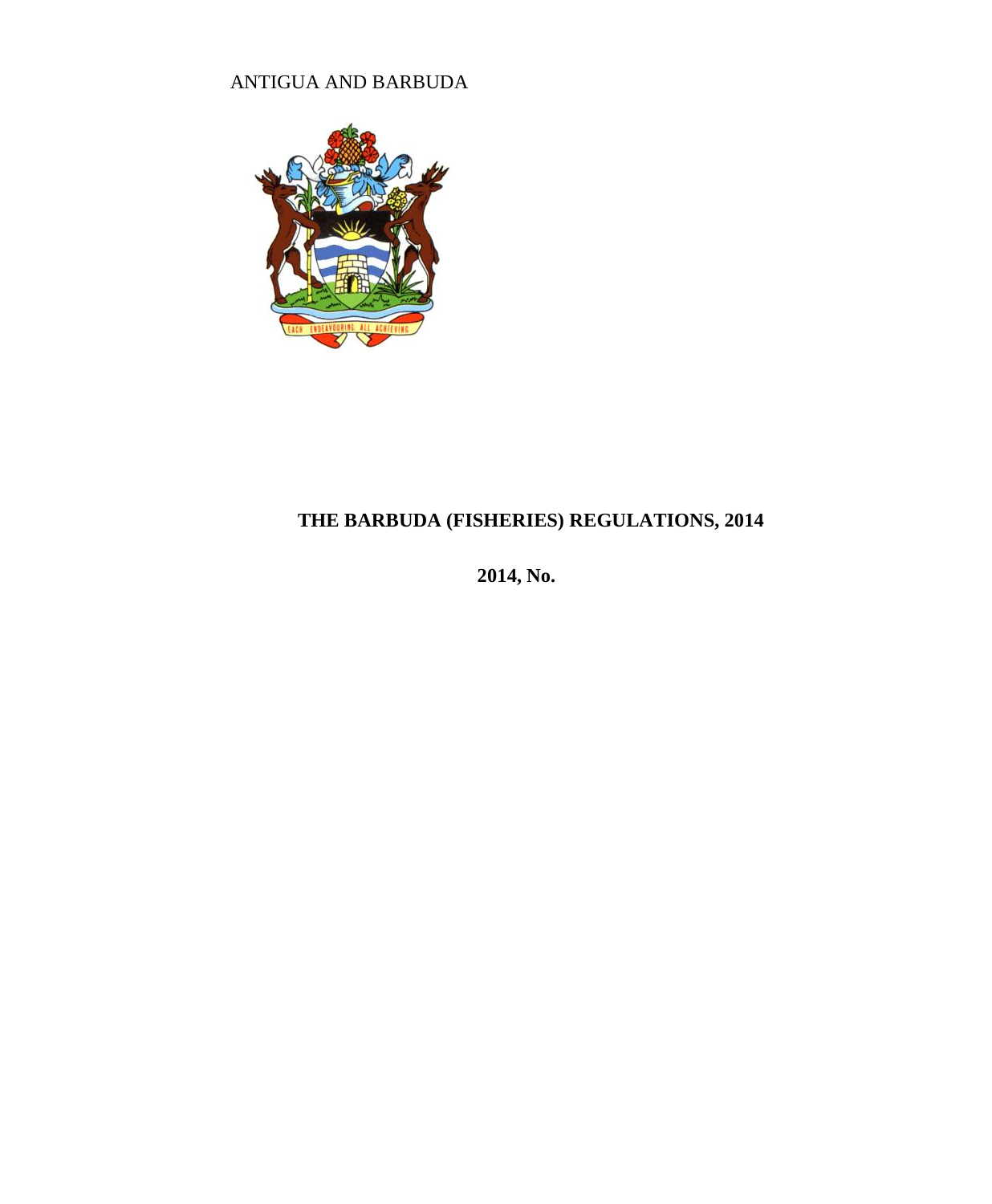*The Barbuda (Fisheries) Regulations, 2014 2014, No.*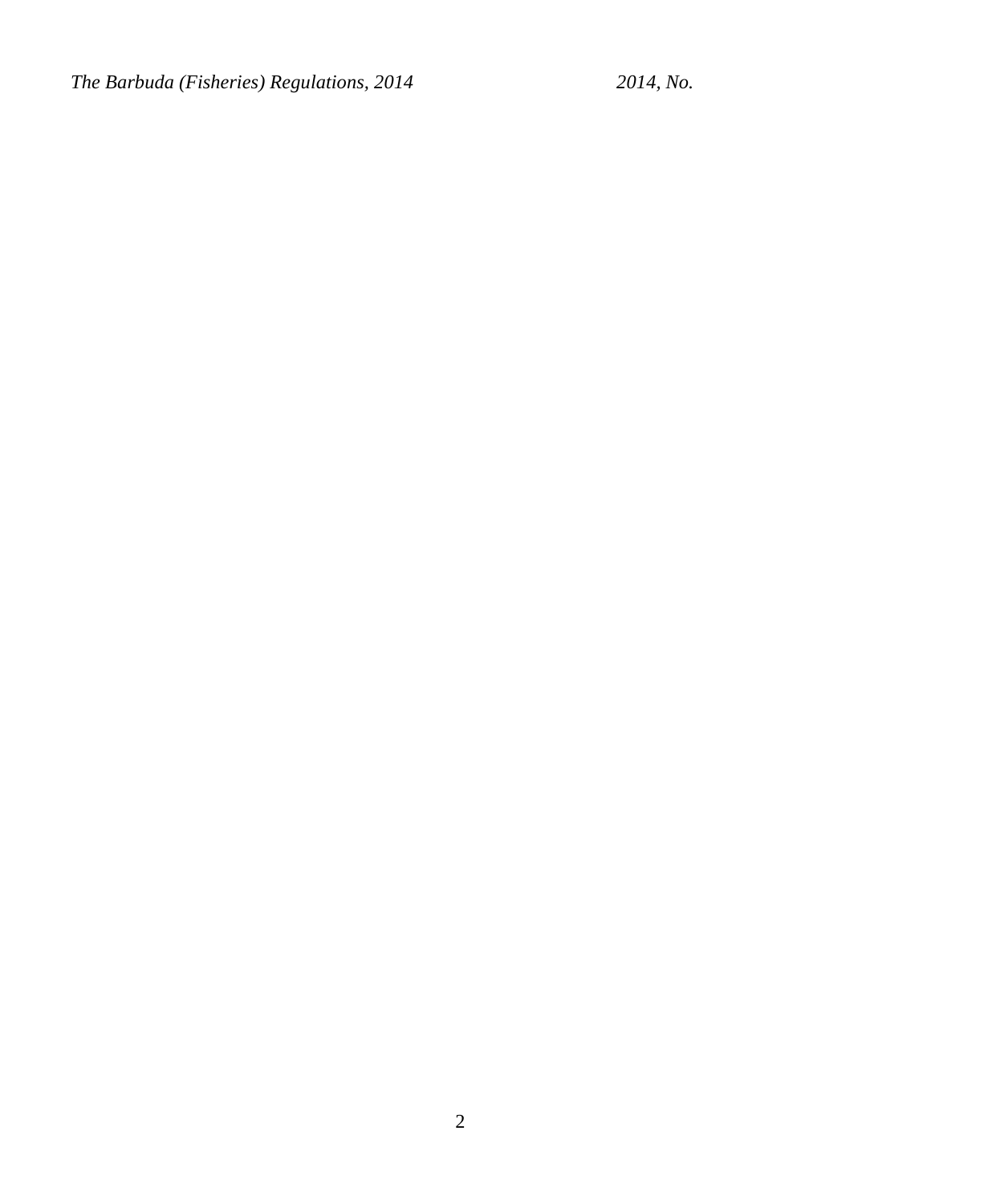# **THE BARBUDA (FISHERIES) REGULATIONS, 2014**

# **ARRANGEMENT**

## **Regulations**

- 1. Short title
- 2. Interpretation
- 3. Barbuda Senior Fisheries Officer
- 4. Barbuda Coastal Management Advisory Committee
- 5. Functions of Committee
- 6. Barbuda Special Area Permit
- 7. Suspension and revocation of Permit
- 8. Protection of herbivorous fishes and invertebrates
- 9. Protection of lobster
- 10. Disposal of conch shells
- 11. Protection of sharks
- 12. Escape gaps in traps and pots
- 13. Restrictions on the catch of certain species for certain periods of time
- 14. Placement of artificial reefs in Barbuda
- 15. Designation of Barbuda fisheries rangers
- 16. Powers of enforcement officers
- 17. Notice of offence
- 18. Contents of notice
- 19 Acceptance of notice of violation
- 20. Amount of penalty and permit suspension
- 21. Immunity
- 22. Offences and penalties
- 23. Enforcement log
- 24. Fees, fines, etc.

## **Schedules**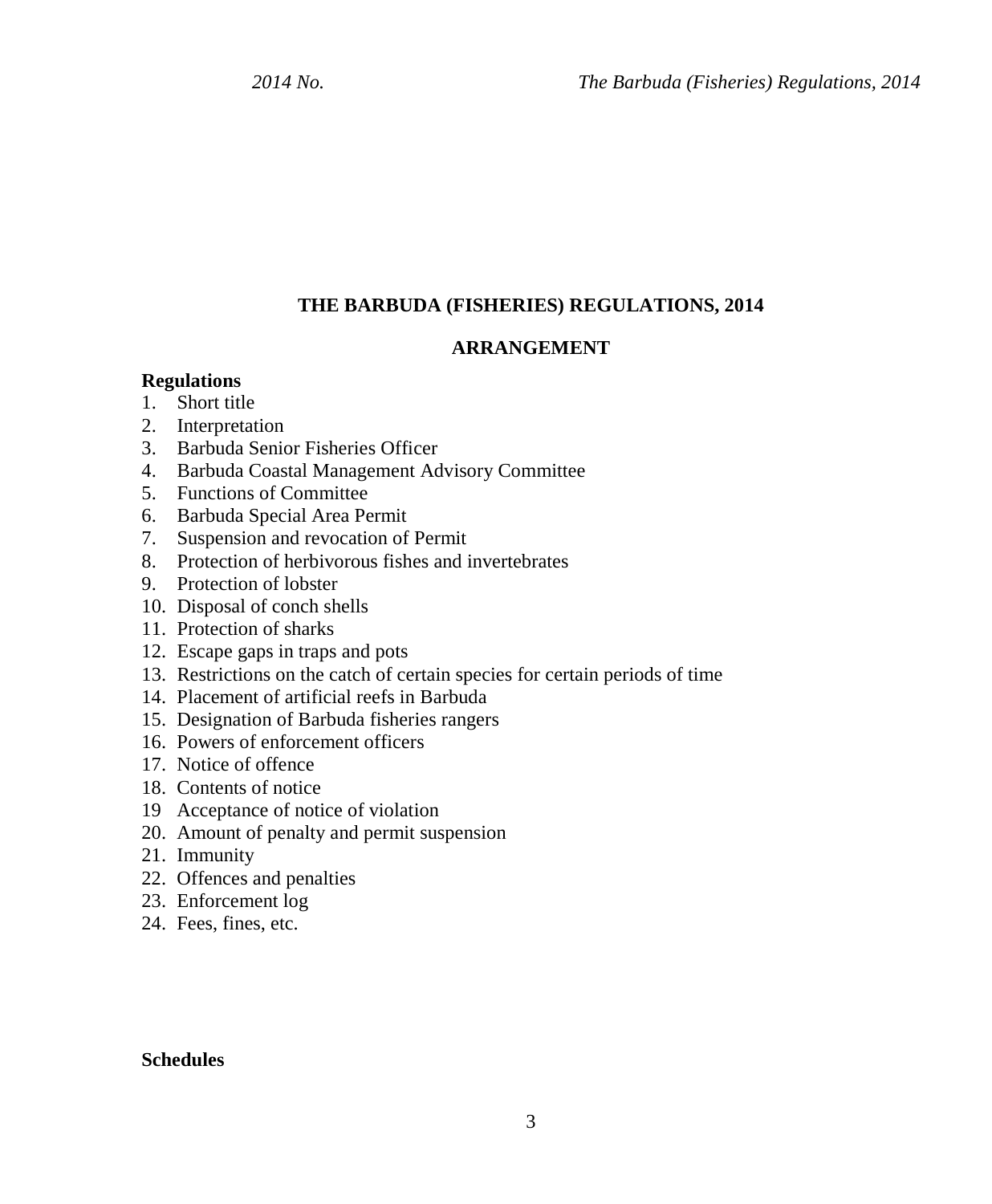## **ANTIGUA AND BARBUDA**

#### **THE BARBUDA LAND REGULATIONS, 2010**

#### **2010, No.**

## **THE BARBUDA (FISHERIES) REGULATIONS, made by the Barbuda Council in exercise of the powers contained in section 19 of the Barbuda Local Government Act of 1976, CAP. 44, as amended.**

#### **1. Short title**

These Regulations may be cited as the Barbuda (Fisheries) Regulations, 2014.

#### **2. Interpretation**

In these Regulations unless the context otherwise requires—

"Barbuda" includes all waters and submarine areas under the jurisdiction of the Barbuda Council, including internal waters and coastal waters.

"Chicken lobster" is a local term that means undersized lobster.

"Chief Fisheries Officer" means the person designated as such under the Fisheries Act, 2006.

"Coastal waters" means waters and submerged lands within 1 league seaward of the (a) lowwater line or (b) closing lines of Barbuda as prescribed by the Maritime Areas (Closing Lines-Internal Waters) Order 1986 made under section 3(2) of the Maritime Areas Act, Cap. 260.

"Committee" means the Barbuda Coastal Management Advisory Committee.

"Council" means the Barbuda Council.

"Enforcement officer" means an authorised officer as defined in the Fisheries Act, 2006 or any person designated as a Barbuda fisheries ranger by the Council under these regulations;

"Internal waters" means any waters landward of the low-water line or closing line of Barbuda as prescribed by the Maritime Areas (Closing Lines-Internal Waters) Order 1986 made under section 3(2) of the Maritime Areas Act, including Goat Island Flush and Codrington Lagoon.

"Ordinarily resident in Barbuda" means a person currently domiciled in Barbuda who has been domiciled in Barbuda for a period of not less than seven years.

"Permit" means Barbuda Special Area Permit, unless otherwise specified.

"Officer" means Barbuda Senior Fisheries Officer, unless otherwise specified.

"Recreational fishing" is fishing for personal enjoyment and does not include the purchase or sale of fish.

"Spawning aggregation" means a concentration of fish gathered for the purpose of spawning.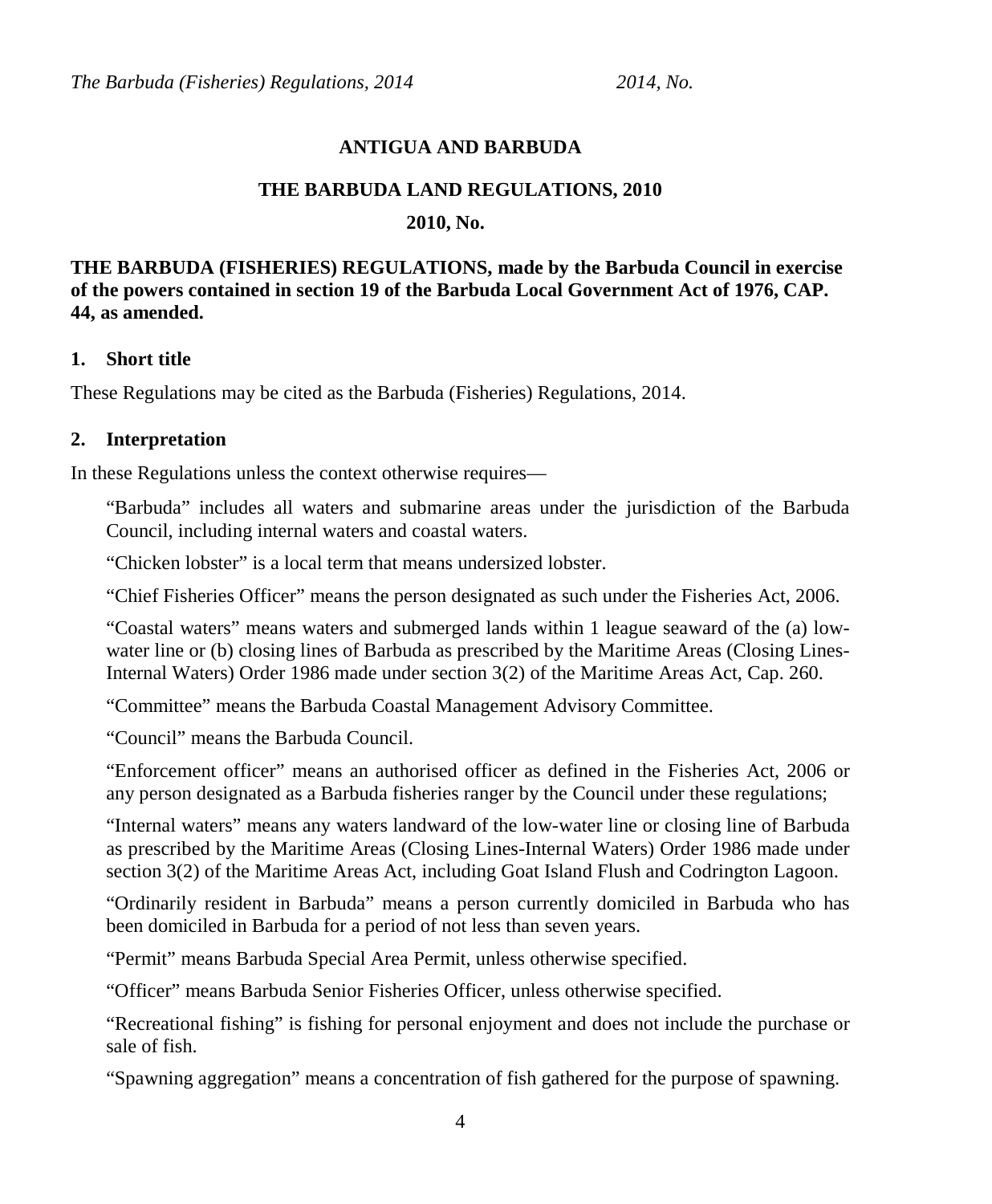"Undersized lobster" means any lobster that is smaller than the minimum size or weight stipulated in the Fisheries Regulations, 2013 or any successor thereto.

The terms and phrases defined in the Maritime Areas Act, CAP. 260, Fisheries Act, 2006, Act No. 22 of 2006, or the Fisheries Regulations, 2013, S.I. No. 2 of 2013 shall be given the same meaning in these regulations, unless the context requires otherwise.

## **3. Barbuda Senior Fisheries Officer**

The Council shall appoint a Barbuda Senior Fisheries Officer, who shall be an employee of the Council and shall have the duty and responsibility to implement and enforce these regulations, in compliance with the Fisheries Act, 2006 and regulations, and to perform other duties as directed by the Council.

## **4. Barbuda Coastal Management Advisory Committee**

- (1) There is hereby established a Barbuda Coastal Management Advisory Committee.
- (2) The Committee shall consist of the following members—
	- (a) a member of the Council nominated and appointed by the Council;
	- (b) a person nominated by the Chief Fisheries Officer after consultation with the Council, and appointed by the Council;
	- (c) the Barbuda Parks Commissioner, or if such a person has not been designated, a person with knowledge and responsibility for National Parks in Barbuda, who shall be nominated and appointed by the Council;
	- (d) a person nominated by a non-governmental organization with a demonstrated commitment to ensuring the sustainable use of Barbuda coastal resources, who shall be appointed by the Council;
	- (e) a person nominated by a person or organization with a demonstrated interest in fishing in Barbuda, who shall be a Barbuda Special Area Permit holder and shall be appointed by the Council;
	- (f) a person nominated by a person or organization with a demonstrated interest in tourism in Barbuda, who shall be appointed by the Council; and
	- (g) a member of the Coast Guard, appointed by the Defence Force.

(3) The Council shall seek nominations for membership on the Committee by placing notice in the fisheries complex, Council office, and other means that it determines are necessary and appropriate for obtaining nominations.

(4) The term for Committee members shall be two years, and members shall be eligible for re-appointment. However, three persons appointed by the Council shall serve an initial term of one year after the Committee is first constituted; subsequent appointments of persons for such positions shall serve a term of two years.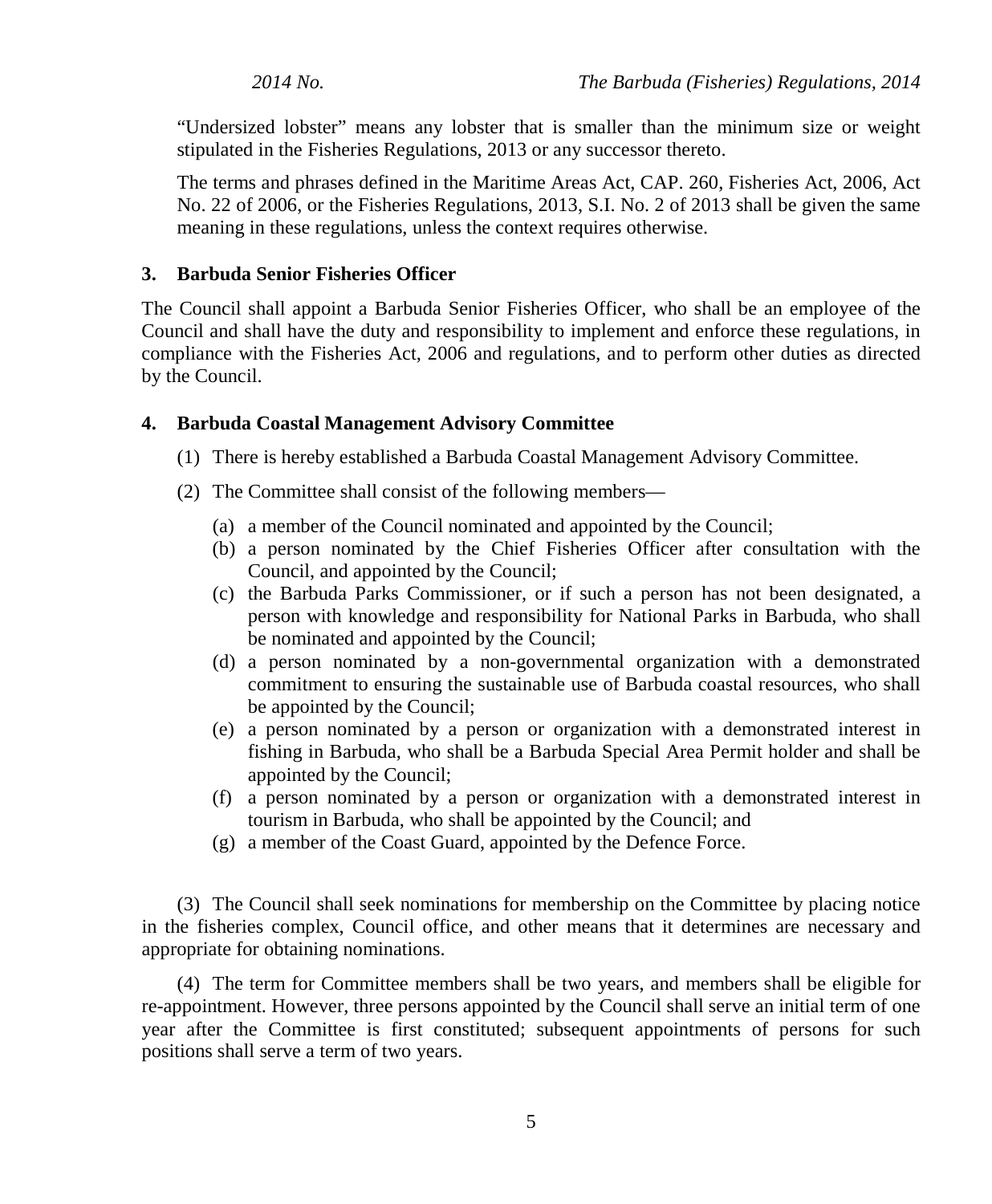(5) By majority vote, each year the Committee shall elect one of its members to serve as Chairperson of the Committee and one to serve as Deputy Chairperson of the Committee for that year.

(6) The quorum for meetings of the Committee shall be four, including the Chairperson, or in his or her absence the Deputy Chairperson.

(7) The Officer shall be present at all meetings of the Committee unless instructed by the Chairperson to withdraw from any meeting, having obtained leave of absence from the Chairperson, or being incapacitated by illness or other cause from attending any meeting.

(8) The Committee may invite such other persons as it may think fit, to participate in its meetings.

(9) The Committee shall keep minutes of the meetings of the Committee, via a secretary provided by the Council.

(10)Neither Committee members nor other attendees shall be compensated for serving on the Committee.

(11)Travel expenses to and from Barbuda for meetings shall be paid by each individual organisation from which the member of the Committee is nominated.

(12)The Committee may determine its own procedures but shall meet at least twice per year. The Chairperson may call a meeting of the Committee at any time, and shall call a meeting within 7 days after receiving a written request from at least three members.

### **5. Functions of Committee**

The functions of the Committee are as follows—

(1) to advise the Council on coastal management in Barbuda;

(2) to advise the Council on licences and permits issued by the Council, including, but not limited to, Barbuda Special Area Permits, artificial reef permits, and permits to disturb seagrass and coastal mangroves;

(3) to advise the Council on monitoring and enforcement of coastal management regulations affecting Barbuda;

(4) to consider and advise the council on the need for any amendment to these regulations or other regulations governing coastal management in Barbuda;

(5) to advise the Council on coordination of the coastal management policies and activities of the Council with those of Government departments and ministries;

(6) to advise the Council on expenditure of any special fund for Barbuda coastal management that may be established; and

(7) to consider and advise the Council on such other matters as the Council may from time to time request of the Committee.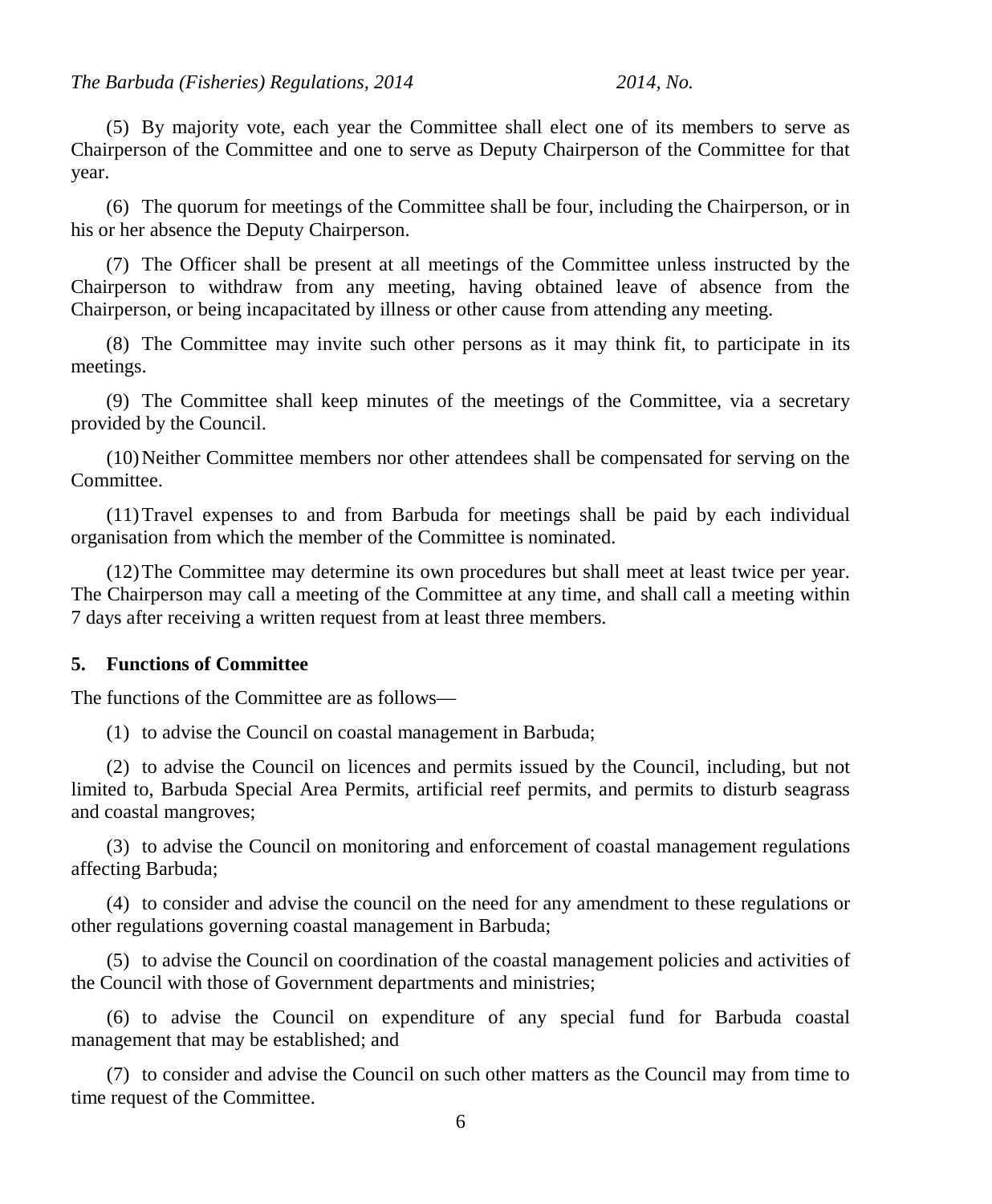#### **6. Barbuda Special Area Permit**

(1) A person shall not fish or attempt to fish in Barbuda without having with them a valid Barbuda Special Area Permit issued by the Officer, except that a person who is under the age of 16 may engage in recreational fishing without such a permit, provided that he or she complies with all national and local regulations.

(2) The permitting requirements in this section shall be in addition to and consistent with the licencing, registration, and permitting requirements established under the Fisheries Act, 2006 and Fisheries Regulations, 2013.

(3) The Council may place conditions on permits based on species, time, area, gear, fishing method, or any other criteria necessary or appropriate for the long-term sustainability and responsible management of the marine ecosystem of Barbuda, provided such conditions are not inconsistent with these Regulations, the Fisheries Act 2006, the Fisheries Regulations 2013, or any other law of Antigua and Barbuda. Once established, conditions established pursuant to this section shall immediately apply to all new and existing permits.

(4) The Council may give effect to any plan to limit fishing effort, including limiting the number of permits issued, if it determines that it is necessary to do so in order to ensure long-term sustainability and responsible management of Barbuda.

(5) A person may obtain a permit by submitting an application to the Officer, as set forth in Schedule A, and paying the permit fees prescribed in Schedule D. Upon receiving a completed application, the Officer shall issue the permit with any conditions set under subsection (3), unless—

- (a) denial of the permit is required pursuant to an effort limitation system created under subsection (4); or
- (b) the applicant has admitted to or been convicted of three or more offences against these Regulations.

(6) The Council may alter or amend any of the following by notice in the *Gazette* and displayed in a public area at each fisheries complex in Antigua and Barbuda—

- (a) application form;
- (b) permit conditions pursuant to subsection (3); or
- (c) effort limitations pursuant to subsection (4).

(7) A permit shall be valid for two years when issued to a person eligible for entry into the record as a licensed local fisher pursuant to section 35 of the Fisheries Regulations, 2013.

(8) A permit shall be valid for one week, but not longer than the duration of the person's legal stay in Antigua and Barbuda, when issued to a person who is not eligible for entry into the record as a licensed local fisher pursuant to section 35 of the Fisheries Regulations, 2013, and such permit shall be valid only when used on a licensed sports or recreational fishing vessel.

(9) Upon expiration of a permit, each permit holder shall submit a new application in order to continue fishing in Barbuda.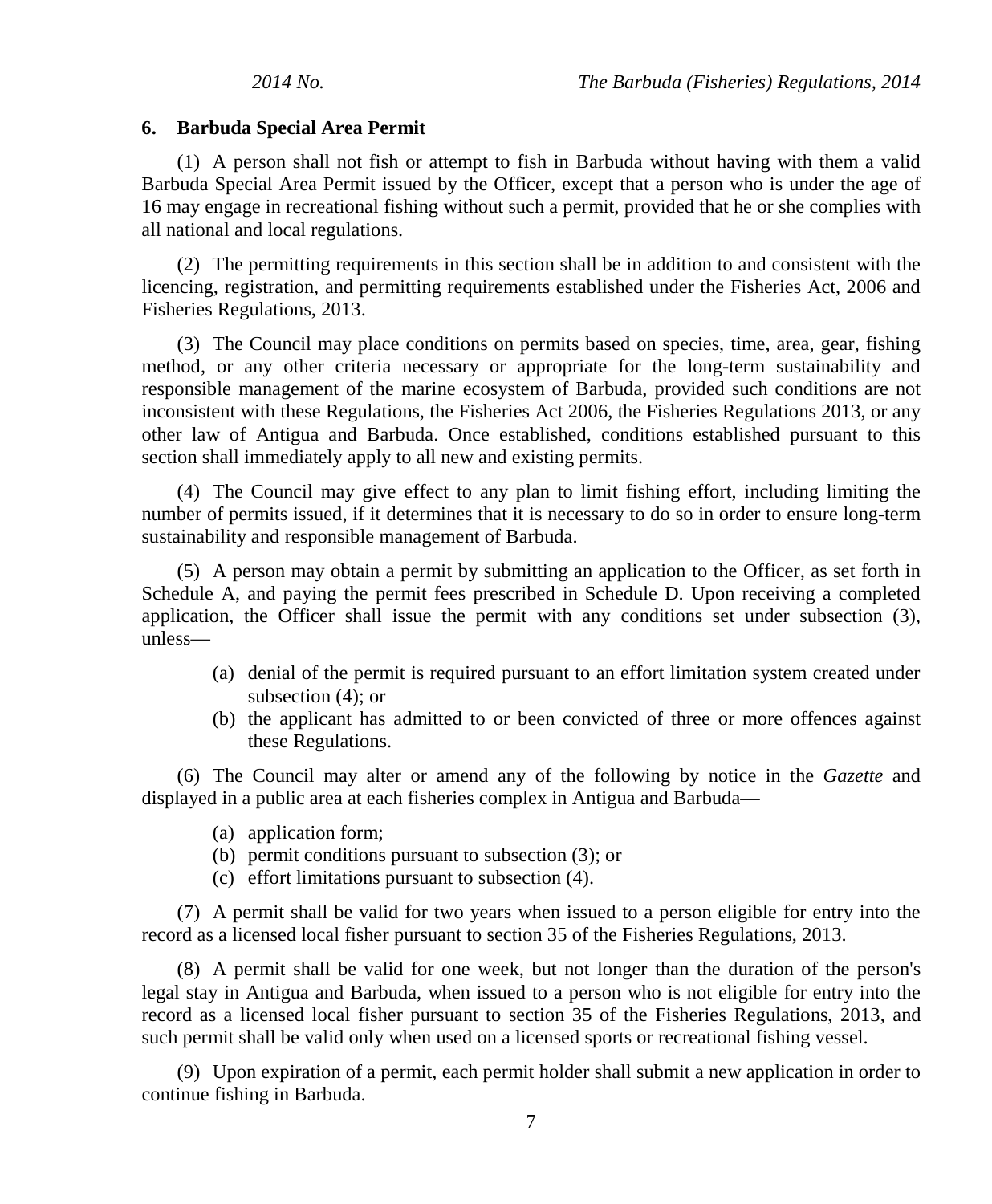(10)The Officer shall maintain a record of all permits issued under these regulations, including the name of the holder the permit number, the date of expiry and all other relevant information for each permit, and the record shall be available to the public during normal working hours.

## **7. Suspension and revocation of Permit**

(1) When a person to whom a permit has been issued is convicted of or agrees to pay a fine for an offence against these Regulations, a Magistrate may—

- (a) in the case of a first offence, suspend the permit for a period of not more than three months<sup>\*</sup>
- (b) in the case of a second offence, suspend the permit for a period of not more than six months;
- (c) in the case of a third offence, suspend the permit for a period of not more than one year per offence, and thereafter decline to issue any permit to the offender;
- (d) for any additional offences, revoke the permit and thereafter decline to issue any permit to the offender.

(2) A person whose permit is suspended or revoked under this section may within 21 days of the receipt of notification of that decision appeal against it to the Council, whose decision shall be final, but subject to judicial review.

(3) Suspension or revocation of any fishing licence issued under the Fisheries Regulations, 2013 shall automatically result in an equivalent suspension or revocation of any permit held by the licence holder.

### **8. Protection of herbivorous fishes and invertebrates**

(1) A person shall not take, attempt to take, possess, place for sale, purchase, or have in his or her possession any fish from—

- (a) family Scaridae (parrotfish); or
- (b) class Echinoidea (sea urchins).

(2) A person who inadvertently catches any fish included in subsection (1) shall immediately release such fish, unharmed.

### **9. Protection of lobster**

(1) The limits on the take of lobster, including Caribbean spiny lobster (*Panulirus argus*), provided in the Fisheries Regulations, 2013, apply in Barbuda.

- (2) The size restrictions in the Fisheries Regulations, 2013 apply to—
	- (a) lobster caught for local consumption; and
	- (b) chicken lobster.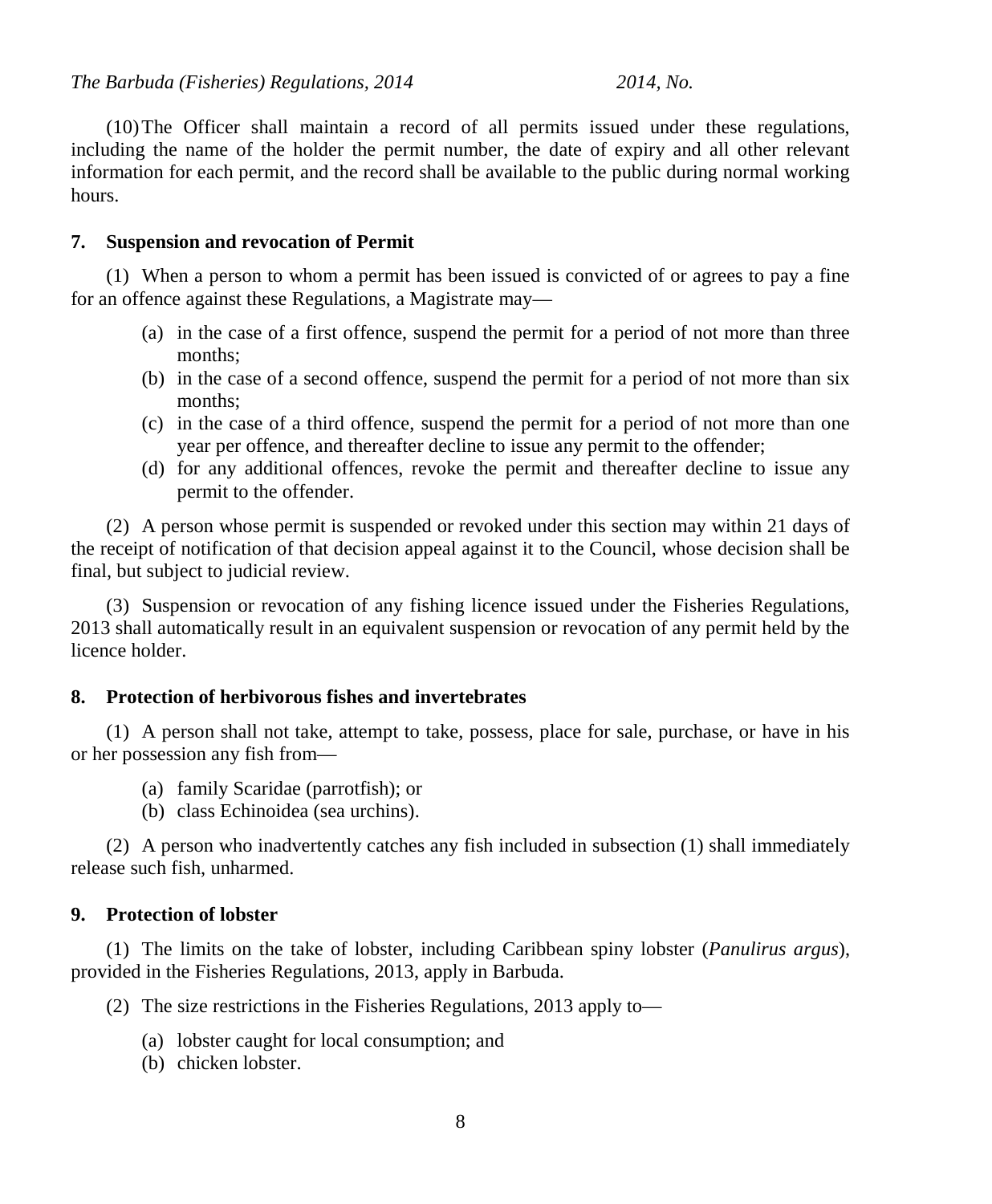### **10. Disposal of conch shells**

(1) Empty shells of conch shall be returned to shore and shall not be dumped or otherwise disposed of while at sea, except in areas designated under subsection (2).

(2) The Council may designate specific areas where conch shells may be disposed by notice published in the *Gazette* and posted in each fisheries complex in Antigua and Barbuda.

### **11. Protection of sharks**

(1) A person shall not fish or attempt to fish for sharks in Barbuda unless—

- (a) that person is ordinarily resident in Barbuda; and
- (b) that person engages solely in traditional use of the shark.

(2) Traditional use includes only—

- (a) direct consumption and other uses by the taker and his or her immediate family; and
- (b) sale of edible portions to other persons ordinarily resident in Barbuda.
- (3) Export of sharks, shark fins, or any other portion of sharks is prohibited.

(4) A person shall not possess shark fins aboard a vessel without the corresponding carcass; and shall not land shark fins without the corresponding carcass.

(5) The Council shall prohibit or further regulate catch of sharks in Barbuda, including by creating a special permit for harvest of sharks, upon a determination that any species or stock of shark is depleted. The Council shall make such provisions by notice in the *Gazette* and displayed in a public area at each fisheries complex in Antigua and Barbuda.

### **12. Escape gaps in traps and pots**

(1) A person shall not fish or attempt to fish in Barbuda by use of a trap or pot that does not include two or more open gaps positioned at opposing corners of the trap or pot, in addition to the gear requirements provided in section 56 and schedule X of the Fisheries Regulations, 2013 and as illustrated in Schedule B. The open gaps shall—

- (a) span the height of the trap or pot;
- (b) be at least 1 inch (2.54 centimeters) wide at their narrowest point; and
- (c) be positioned with the long length of the gap perpendicular to the seafloor when set so as to allow fish to escape through the gaps.
- (2) This section shall take effect six months after the effective date of these Regulations.

### **13. Restrictions on the catch of certain species for certain periods of time**

(1) The Council shall prohibit the catch of certain species during certain times of year or for certain other periods of time upon a determination that such a prohibition is necessary to—

(a) protect the species during spawning periods;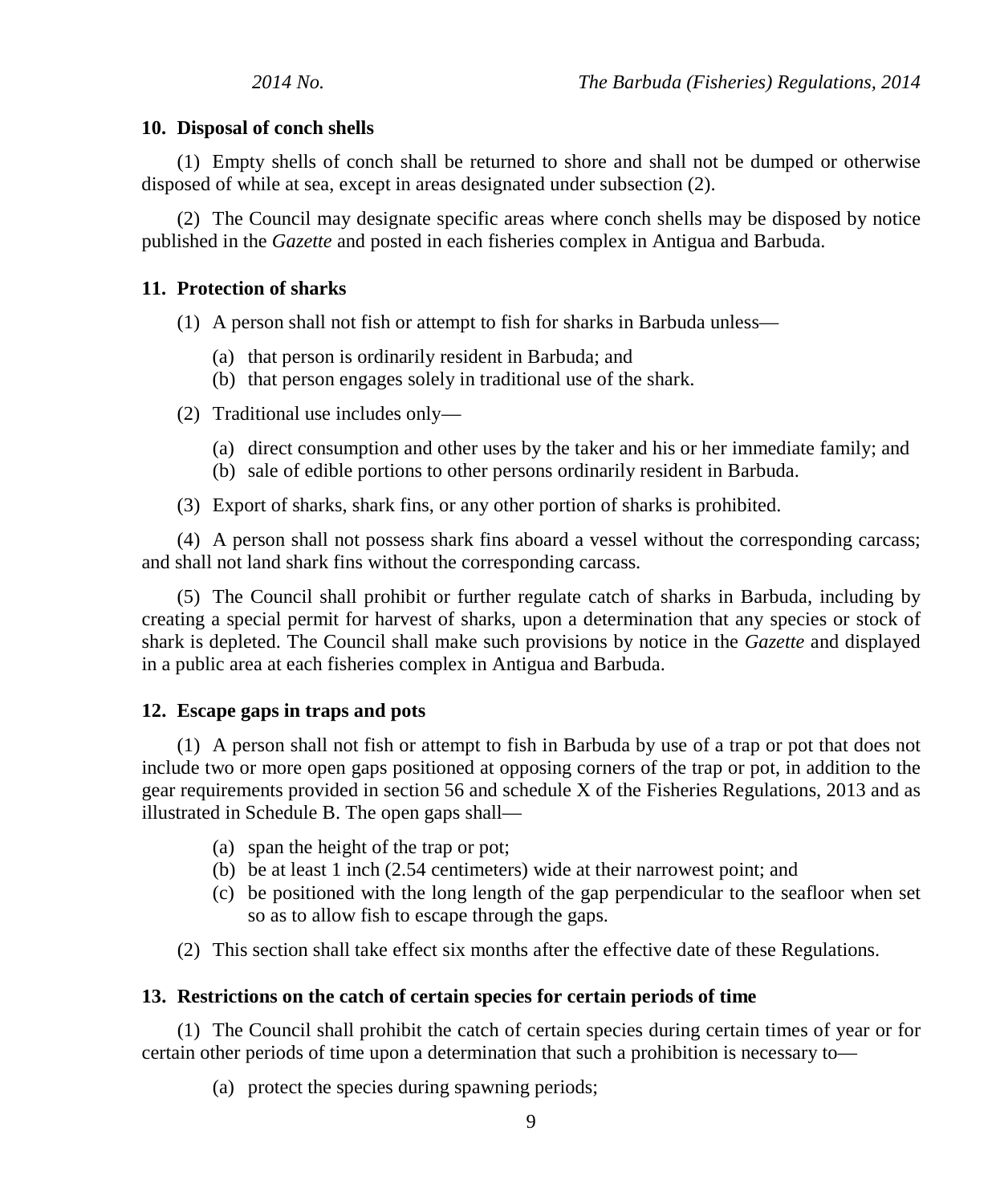- (b) replenish the species if it is determined that a stock is depleted or threatened with depletion; or
- (c) protect public health if it is determined that the species is unsafe to consume.

(2) A person shall not fish or attempt to fish on a spawning aggregation. A person who catches any fish from a spawning aggregation shall immediately release such fish, unharmed.

(3) Closed seasons established pursuant to this section shall be in addition to, and shall not conflict with, closed seasons prescribed in the Fisheries Regulations, 2013, which apply in Barbuda.

(4) The Council shall establish prohibitions pursuant to this section by notice placed in the *Gazette* and displayed in a public area at each fisheries complex in Antigua and Barbuda. Such prohibitions may take effect immediately upon posting and prior to publication in the *Gazette* if the Council determines that such closure is required as an emergency measure to protect a species or to protect public health, provided that the notice is subsequently published in the *Gazette* at the next available opportunity.

(5) A person who catches any species during its closed season shall immediately release such species, unharmed. A person shall not retain, purchase, or sell any species caught in Barbuda in violation of a prohibition established under this section.

#### **14. Placement of artificial reefs in Barbuda**

(1) A person shall not place an artificial reef, materials intended for construction of an artificial reef, or any material meant to serve as a makeshift artificial reef, in Barbuda without a special permit from the Council pursuant to Schedule C and payment of the fee specified in Schedule D.

- (2) No permit shall be issued under this section unless—
	- (a) the applicant has first obtained permission for placement of the reef from the Chief Fisheries Officer as required by section 38 of the Fisheries Regulations, 2013; and
	- (b) the Council has first consulted the Committee regarding the application.

(3) In addition to the restrictions provided in sections 38, 40, and 41 and Schedule VIII of the Fisheries Regulations, 2013, which shall continue to apply, artificial reefs shall be constructed of materials upon which corals are likely to settle and shall be installed solely for the purpose of encouraging coral growth. Artificial reefs shall not be constructed out of materials known to be toxic or hazardous to marine life.

(4) Artificial reefs shall be installed securely such that they will not move or dislodge even in hurricane-force surge.

(5) For any existing artificial reef in Barbuda, a permit for that reef must be obtained within one month of the effective date of these regulations. The Council may order removal of any artificial reef which does not qualify for a permit under this section or for which a permit has not been issued within one month after the effective date of these regulations. The Council shall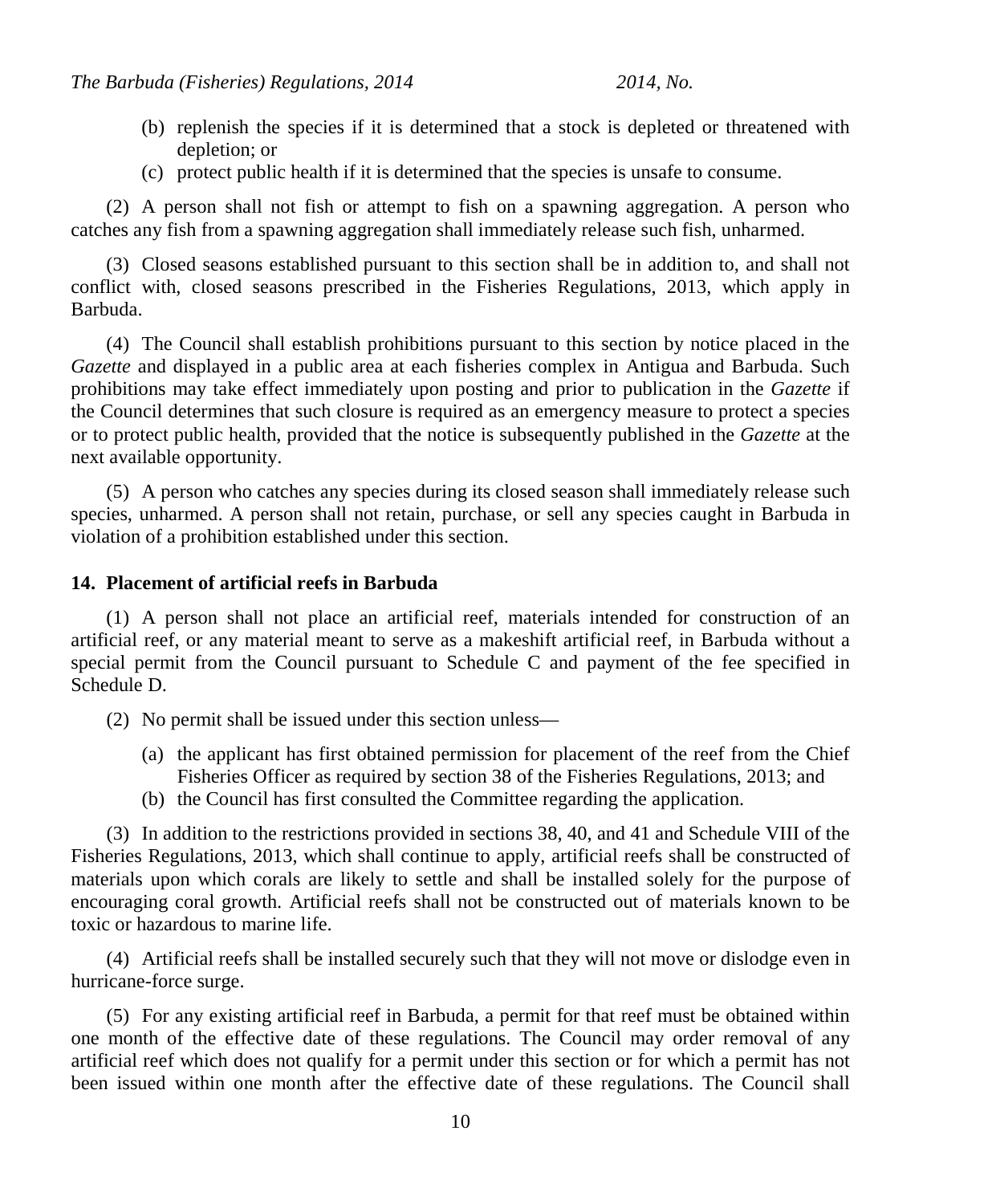deliver such order to the person who caused the reef to be installed, if known, and shall post notice at the Council office for each reef for which such person is not known. If the person who caused the reef to be installed fails to comply with an order from the Council pursuant to this section within 30 days after it is delivered, the Council may remove an artificial reef at that person's expense. If the person who caused the reef to be installed is not known, the Council may remove an artificial reef 30 days after it posts notice, and may recover the costs of removal from the person who installed the reef, if subsequently identified.

(6) The fee for an artificial reef pursuant to subsection (1) may be waived if reef construction is for the purpose of reef restoration rather than commercial purposes.

(7) A permit to place an artificial reef shall not confer any exclusive right to fish in the vicinity of that reef.

(8) A person shall not fish nor attempt to fish within 100 meters of any artificial reef in Barbuda.

#### **15. Designation of Barbuda fisheries rangers**

(1) Pursuant to its duty to enforce the Barbuda Local Government Act provided under section 18 of said Act, the Council may designate by notice published in the *Gazette* such persons as it considers fit to be Barbuda fisheries rangers for the purposes of these Regulations and other Barbuda by-laws and regulations.

(2) The Council shall ensure that all Barbuda fisheries rangers receive adequate training to ensure the safe and effective enforcement of these Regulations and shall collaborate with the Chief Fisheries Officer, Coast Guard, Antigua and Barbuda Royal Police Force, and other relevant authorities to provide this training.

(3) It shall be the duty of Barbuda fisheries rangers, in fulfilling their responsibilities under these regulations, to—

- (a) stop and search a vehicle;
- (b) stop, board and search a fishing vessel in Barbuda;
- (c) require to be produced, examine and take copies of a licence or other document required under these regulations;
- (d) require to be produced and examine any fishing gear whether at sea or on land;
- (e) collect evidence for prosecution;
- (f) provide notice of offence to a person believed to be committing an offense against these regulations; and
- (g) work with authorised officers to enforce these regulations.

(4) A Barbuda fisheries ranger in exercising any of the powers conferred on him by this section shall on request produce such means of identification as may be necessary to show that he is a Barbuda fisheries ranger for the purposes of these regulations.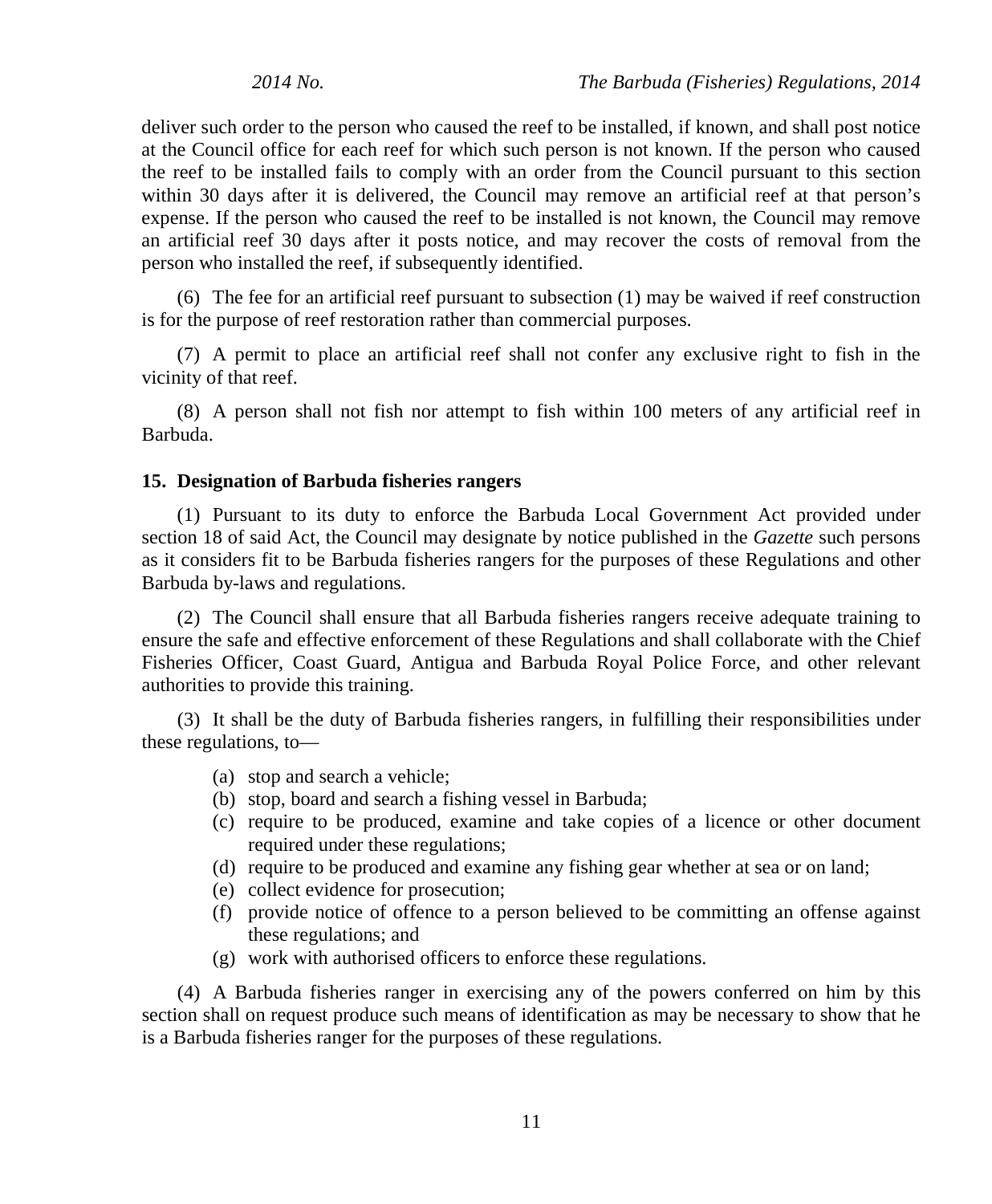## **16. Powers of enforcement officers**

All enforcement officers shall have the duty and responsibility to enforce these Regulations.

## **17. Notice of offence**

(1) Where an enforcement officer has reason to believe that an offence against these regulations has been or is being committed, it shall be lawful for him or her to give to the person committing the offence a notice charging him or her with the commission of such offence, and notifying him or her that a complaint will be made against him or her in respect thereof and requiring him or her either to pay the fixed penalty within the time specified in the notice or to appear at the court specified in the notice on the day and at the hour stated therein, if provided, or such other day and hour as the court may determine, to answer said complaint.

(2) Where an enforcement officer proceeds under subsection (1)*,* the notice shall be given on the occasion when he had reason to believe that the offence was committed.

(3) The enforcement officer shall send a duplicate of the notice to the Magistrate for Barbuda, which duplicate shall be deemed to be a complaint laid before the Magistrate and a summons issued by the Magistrate for the purposes of the Magistrate's Code of Procedure Act.

## **18. Contents of notice**

A notice given under section 18 shall be signed by the enforcement officer and shall specify—

- (a) the date, time and place of the giving or affixing of the notice;
- (b) the section of these regulations creating the offence alleged, and such particulars of the offence as are required for proceedings under the Magistrate's Code of Procedure Act;
- (c) the time within which the fixed penalty may be paid;
- (d) the amount of the fixed penalty and the period of permit suspension;
- (e) any articles seized by an enforcement officer;
- (f) the Clerk of the Magistrate to whom, and the address at or to which the fixed penalty may be paid or remitted; and
- (g) the address of the Magistrate's Court at which the person is required to appear in the event of his failure to pay the fixed penalty within the specified time, and the date and time of such appearance, if known, or indicating that the court will determine the date and hour of such appearance.

## **19. Acceptance of notice of violation**

(1) Where a notice has been given under section 18**,** the alleged offender may pay the fixed penalty in accordance with the notice and indicate his or her acceptance of any prescribed permit suspension.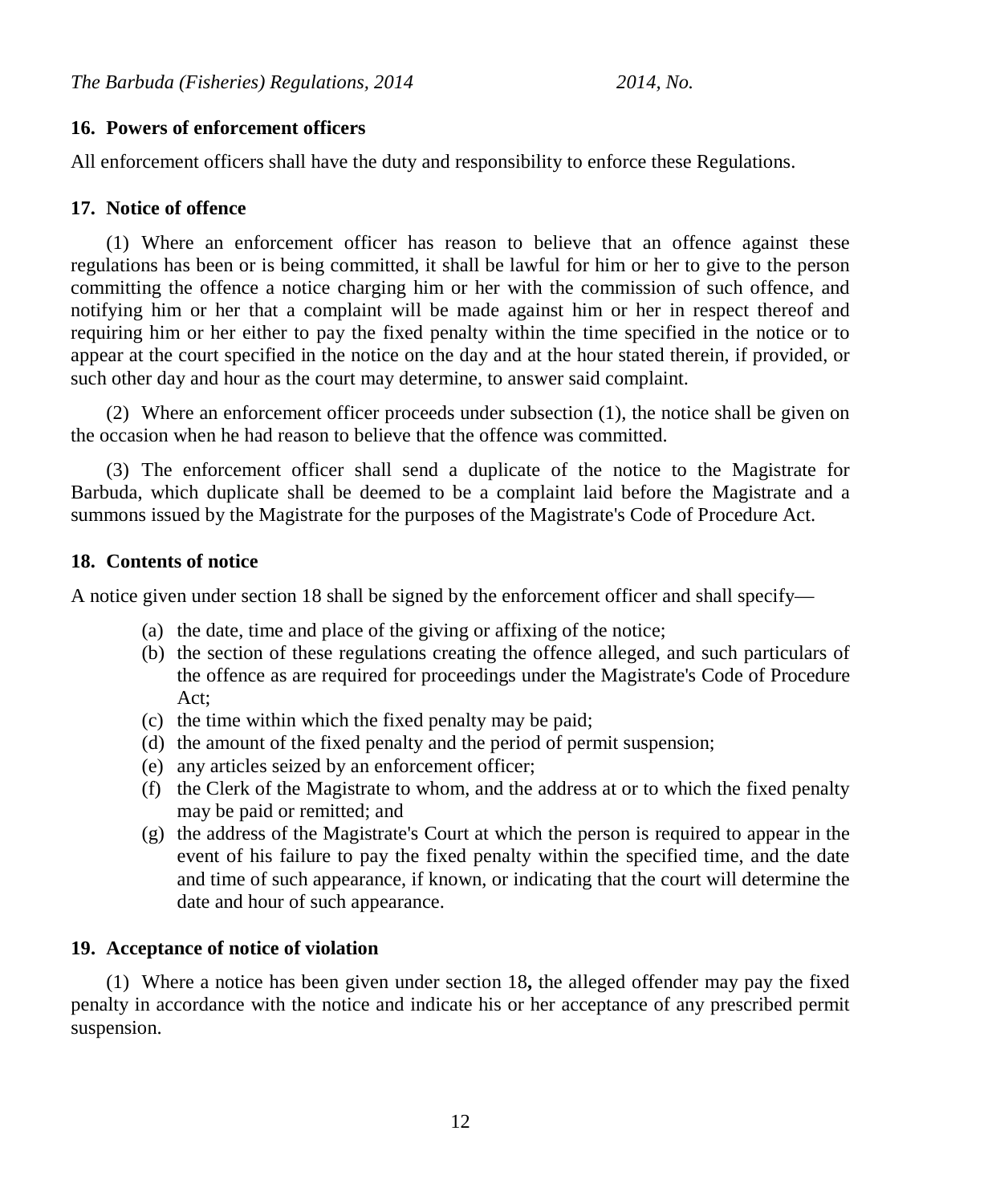(2) Payment of the fixed penalty shall be made to the Clerk of the Magistrate having jurisdiction in Barbuda, and shall be dealt with in the same manner as payment of a fine imposed for an offence under the Magistrate's Code of Procedure Act.

(3) Payment of the fixed penalty shall be accompanied by the notice which shall be completed by the alleged offender in the manner prescribed.

(4) The fixed penalty shall be payable within thirty days from the date of the notice, and where payment reaches the Clerk of the Magistrate after that time it shall not be receivable and shall be returned to the sender.

(5) Where the fixed penalty is not paid within the time specified in the notice, proceedings in respect of the offence specified in the notice shall proceed in the manner prescribed by the Magistrate's Code of Procedure Act.

(6) In any proceedings, a certificate that payment of the fixed penalty was or was not made to the Clerk of the Magistrate by a date specified in the certificate shall, if the certificate purports to be signed by the Clerk, be sufficient evidence of the facts stated, unless the contrary is proved.

(7) Where the fixed penalty is duly paid in accordance with the notice, no person shall then be liable to be prosecuted of the offence in respect of which the notice was given and the proceedings instituted by the notice shall be deemed to have been discontinued.

(8) Acceptance of the notice or conviction shall result in the forfeiture of any articles seized under this section; provided, however, that all seized articles shall be returned to the alleged offender upon a determination that no offence was committed.

#### **20. Amount of penalty and permit suspension**

(1) The fixed penalty and permit suspension for an offence shall be those specified in Schedule E for each offence.

(2) The Council may, by order published in the *Gazette,*—

- (a) increase or reduce the fixed penalty or permit suspension for any offence against these regulations; or
- (b) amend the prescribed notice of offence described in section 18.

#### **21. Immunity**

No action shall be brought against any enforcement officer in respect of anything done or omitted to be done by him or her in good faith in the execution or purported execution of his or her powers and duties under these regulations.

#### **22. Offences and penalties**

(1) A person contravening any of the provisions of these regulations commits an offence and is liable on summary conviction to a fine not exceeding \$500 dollars or imprisonment for up to three months, or both, plus \$10 per day for continuing violations.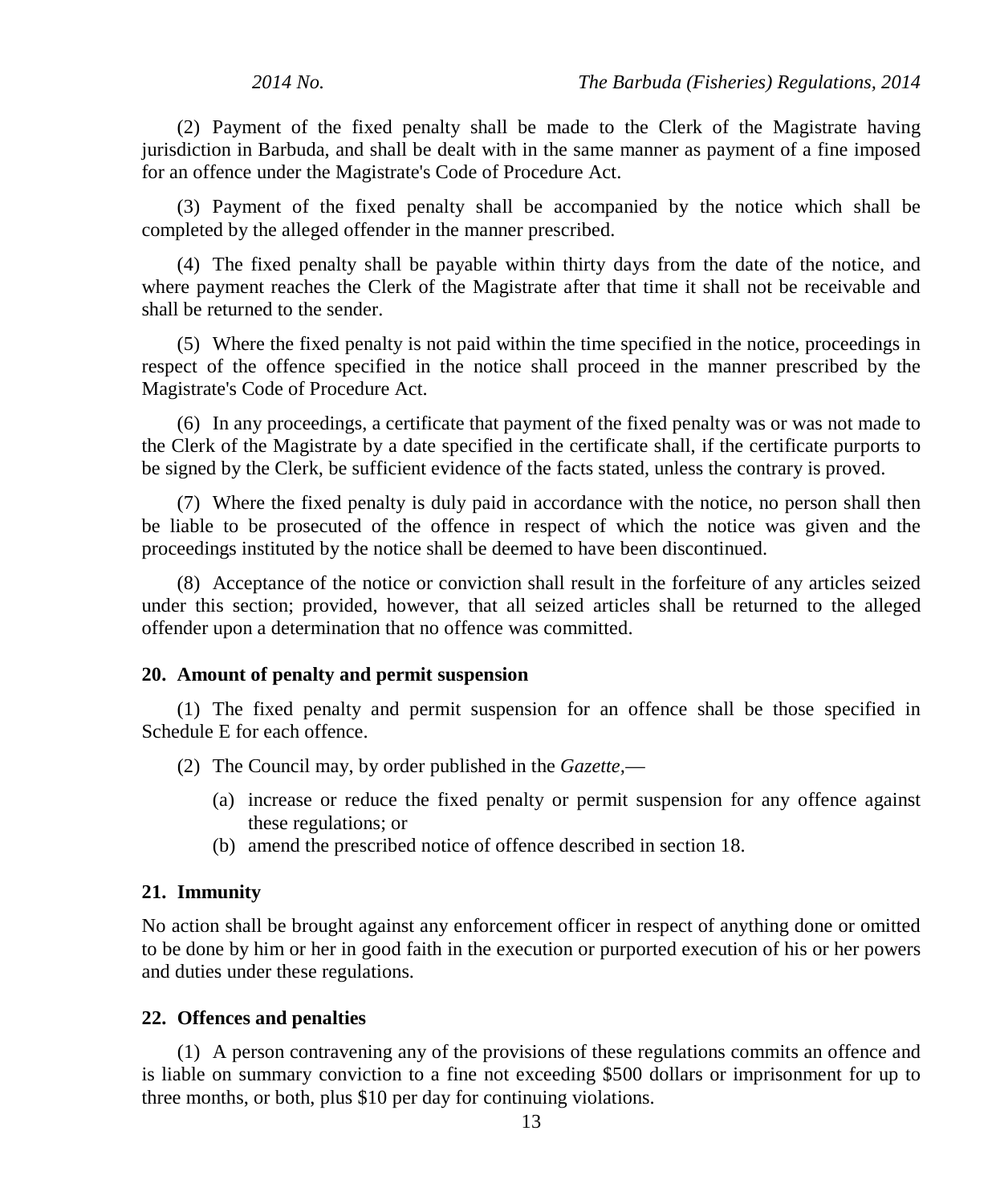(2) Any person who makes a false statement to the Council, the Officer, or any enforcement officer on an application, in testimony, or in other matters related to these Regulations commits an offence against these Regulations.

(3) Any person who obstructs, assaults or threatens the Officer, or any enforcement officer in the exercise of the powers and duties conferred on him or her under these Regulations commits an offence against these Regulations.

(4) Until the contrary is proved, all fish or other articles found on board a vessel which has been used in the commission of an offence against these Regulations shall be presumed to have been caught or used in the commission of that offence.

(5) When a person is convicted of an offence against these regulations, the court, in addition to any other penalty imposed, may order that any vessel, gear, fish, or other articles used in the commission of the offence shall be forfeited.

(6) Any violation of these Regulations may result in the suspension or revocation of a Barbuda Special Area Permit, as provided in section 7 and Schedule E of these Regulations.

(7) Where an offence against these regulations has been committed by a person on board or employed on a fishing vessel, the master of such vessel shall also be liable to be convicted of the offence.

### **23. Enforcement log**

(1) The Officer shall assemble each month a record of enforcement actions, including contacts with vessels and fishers at sea and dockside, violations detected at each contact, the vessel and identity of each violator, and the resolution or current status of each resulting enforcement action under these regulations and other Council regulations. The Officer shall provide this record to the Council.

(2) The Officer shall cause to be published an enforcement log on a monthly basis in a newspaper of national circulation, specifying each violation compounded and prosecuted during the prior month, the identity of each person and vessel involved, and the associated penalty. The Officer shall post a copy in a public area of each Fisheries Complex in Barbuda.

### **24. Fees, fines, etc.**

(1) Fees and fines paid in accordance with these regulations shall be deposited into the Council Deposit Account as defined in section 22 of the Barbuda Local Government Act unless and until a special account is established for Barbuda coastal or fisheries management.

(2) If a special account is established for Barbuda coastal or fisheries management, all fees and fines collected pursuant to these regulations shall be deposited into such account.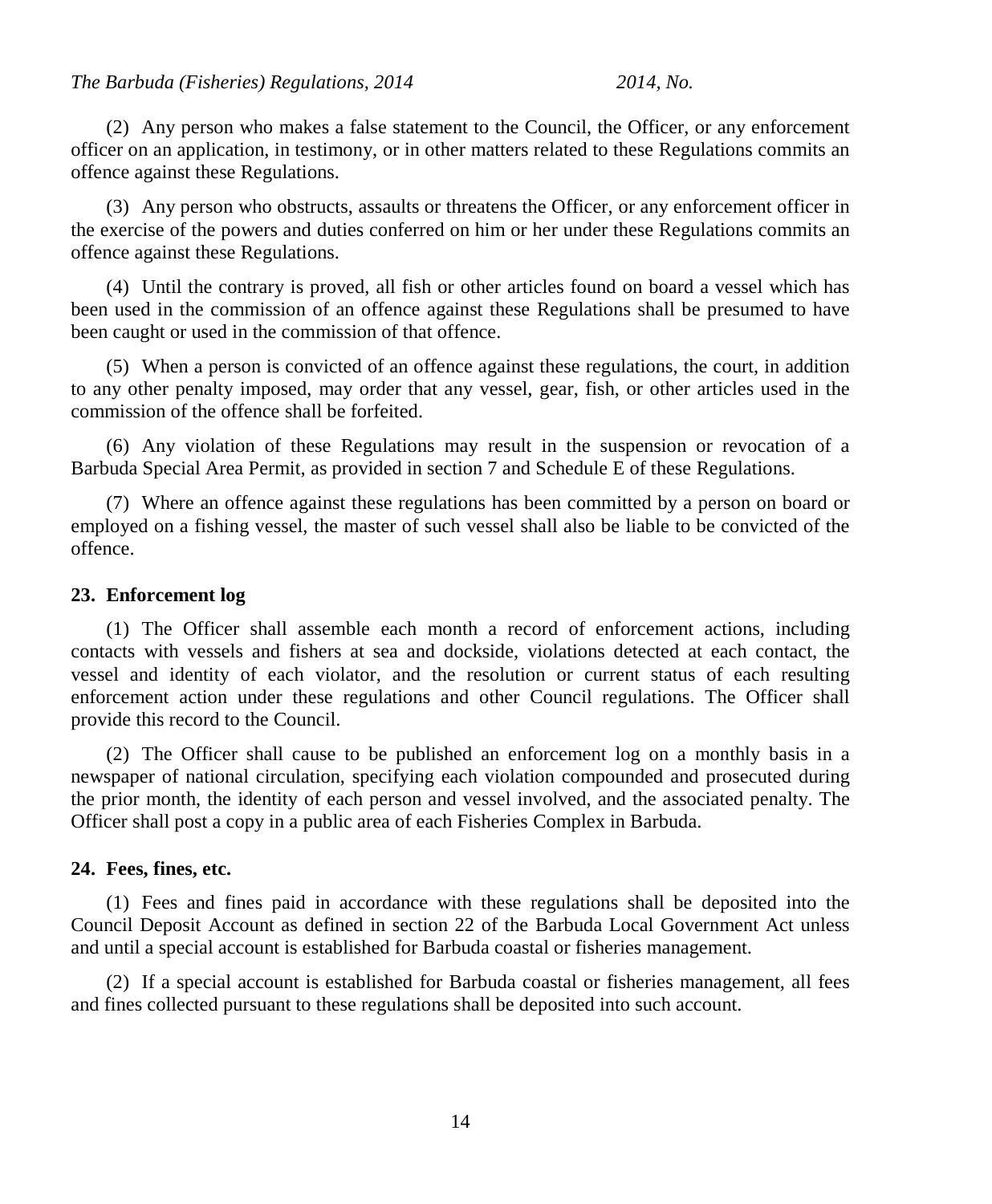### **SCHEDULE A APPLICATION FORM FOR A BARBUDA SPECIAL AREA PERMIT**

INSTRUCTIONS: If any items below are not applicable, write NA – leave no blanks. For "address" provide complete mailing address. Attach additional pages if needed. DOCUMENTS TO BE SUBMITTED ALONG WITH APPLICATION (copy is acceptable): Valid Identification Card for Local Fishers, if applicable Fee (by check or money order) ADDRESS TO: Barbuda Council, Council Hall, Codrington, Barbuda, Antigua and Barbuda I hereby apply for a Barbuda special area permit: Name:\_\_\_\_\_\_\_\_\_\_\_\_\_\_\_\_\_\_\_\_\_\_\_\_\_\_\_\_\_\_\_\_\_\_\_\_\_\_\_\_\_\_ Local Fisher No: \_\_\_\_\_\_\_\_\_\_\_ Address: \_\_\_\_\_\_\_\_\_\_\_\_\_\_\_\_\_\_\_\_\_\_\_\_\_\_\_\_\_\_\_\_\_\_\_\_\_\_\_\_\_\_\_\_\_\_\_\_\_\_\_\_\_\_\_\_\_\_\_\_\_\_\_\_\_\_ Country of Citizenship: \_\_\_\_\_\_\_\_\_\_\_\_\_\_\_\_\_\_\_\_\_\_\_\_\_\_\_\_\_\_\_\_\_\_\_\_\_\_\_\_\_\_\_\_\_\_\_\_\_\_\_\_\_\_ Phone number: \_\_\_\_\_\_\_\_\_\_\_\_\_\_\_\_\_\_\_\_\_\_\_\_\_\_\_\_\_\_\_\_\_\_\_\_\_\_\_\_\_\_\_\_\_\_\_\_\_\_\_\_\_\_\_\_\_\_\_\_\_ Email address: \_\_\_\_\_\_\_\_\_\_\_\_\_\_\_\_\_\_\_\_\_\_\_\_\_\_\_\_\_\_\_\_\_\_\_\_\_\_\_\_\_\_\_\_\_\_\_\_\_\_\_\_\_\_\_\_\_\_\_\_\_ Name of vessel(s): \_\_\_\_\_\_\_\_\_\_\_\_\_\_\_\_\_\_\_\_\_\_\_\_\_\_\_\_ Registration No: \_\_\_\_\_\_\_\_\_\_\_\_\_\_\_ Nature of fishing operation to be undertaken (X as appropriate) \_\_\_ Sport \_\_\_ Commercial<br>\_\_\_ Trapping \_\_\_\_ \_\_\_ \_\_\_ Diving \_\_\_ Trapping \_\_\_ Diving \_\_\_ Diving<br>
\_\_\_ Gillnetting \_\_\_ Handlining  $\frac{1}{\sqrt{2}}$  Gillnetting \_\_\_ Longlining *\_\_\_* Spear fishing \_\_ Recreational Any Other Signature of Applicant:\_\_\_\_\_\_\_\_\_\_\_\_\_\_\_\_\_\_\_\_\_\_\_\_\_\_ Date: \_\_\_\_\_\_\_\_\_\_\_\_\_\_\_\_\_\_\_ Print name of Applicant: \_\_\_\_\_\_\_\_\_\_\_\_\_\_\_\_\_\_\_\_\_\_\_\_\_\_\_\_\_\_\_\_\_\_\_\_\_\_\_\_\_\_\_\_\_\_\_\_\_\_\_\_\_\_

**Note: Any permit issued on the basis of this application form is liable to cancellation if any of the information given in this application form is incorrect.**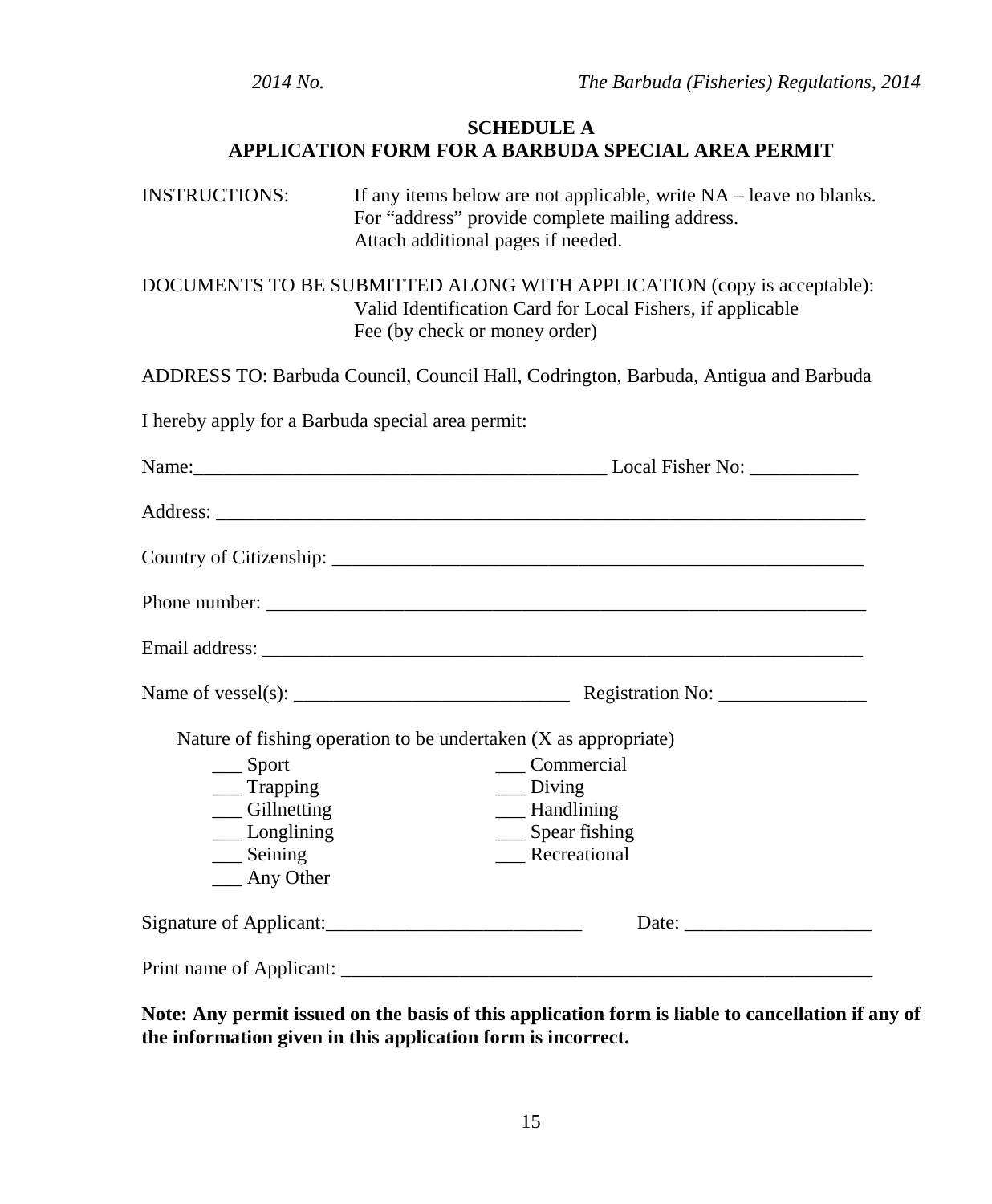

# **SCHEDULE B DIAGRAMS OF ESCAPE GAPS**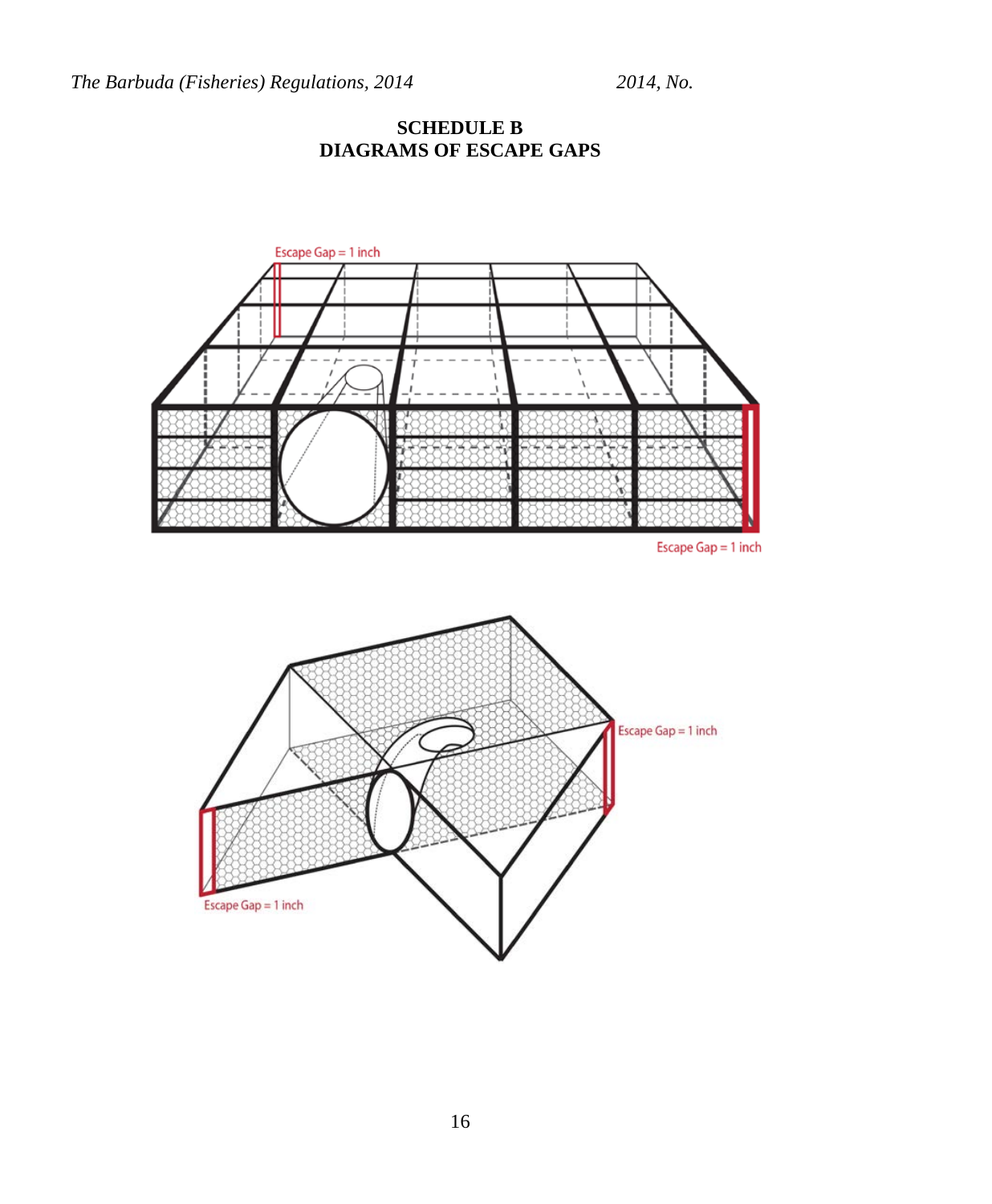## **SCHEDULE C APPLICATION FORM FOR AN ARTIFICIAL REEF PERMIT**

INSTRUCTIONS: For "address" provide complete mailing address. If not applicable, write NA – leave no blanks. Include required fee (by check or money order)

ADDRESS TO: Barbuda Council, Council Hall, Codrington, Barbuda, Antigua and Barbuda

I hereby apply for a permit for the placement of an artificial reef in Barbuda for the described activity.

|                  | Name of applicant: |  |
|------------------|--------------------|--|
|                  |                    |  |
|                  |                    |  |
|                  |                    |  |
| Email address:__ |                    |  |

Project details. Please attach a description of the proposed project, including:

- (a) objectives and purpose of work
- (b) how reef will be installed and maintained
- (c) documentation that reef will withstand hurricane-force surge
- (d) practicable steps taken to avoid and minimize environmental damage

Site details. Please attach a description of the proposed site, including:

- (a) coordinates of proposed reef
- (b) explanation behind site selection
- (c) documentation of current conditions at site

Device details. Please attach a description of the device to be used, including:

- (a) materials to be used
- (b) documentation of effectiveness of materials for promoting the growth of coral

Expected commencement date of reef construction: \_\_\_\_\_\_\_\_\_\_\_\_\_\_\_\_\_\_\_\_\_\_\_\_\_\_\_\_\_\_\_\_ Expected completion date of reef construction:

I understand that I am required to report any changes in the information contained in this form to the Barbuda Senior Fisheries Officer within 7 days of the change.

| Signature of Applicant:  |  |
|--------------------------|--|
| Print name of Applicant: |  |

**Note: Any permit issued on the basis of this application form is liable to cancellation if any of the information given in this application form is incorrect.**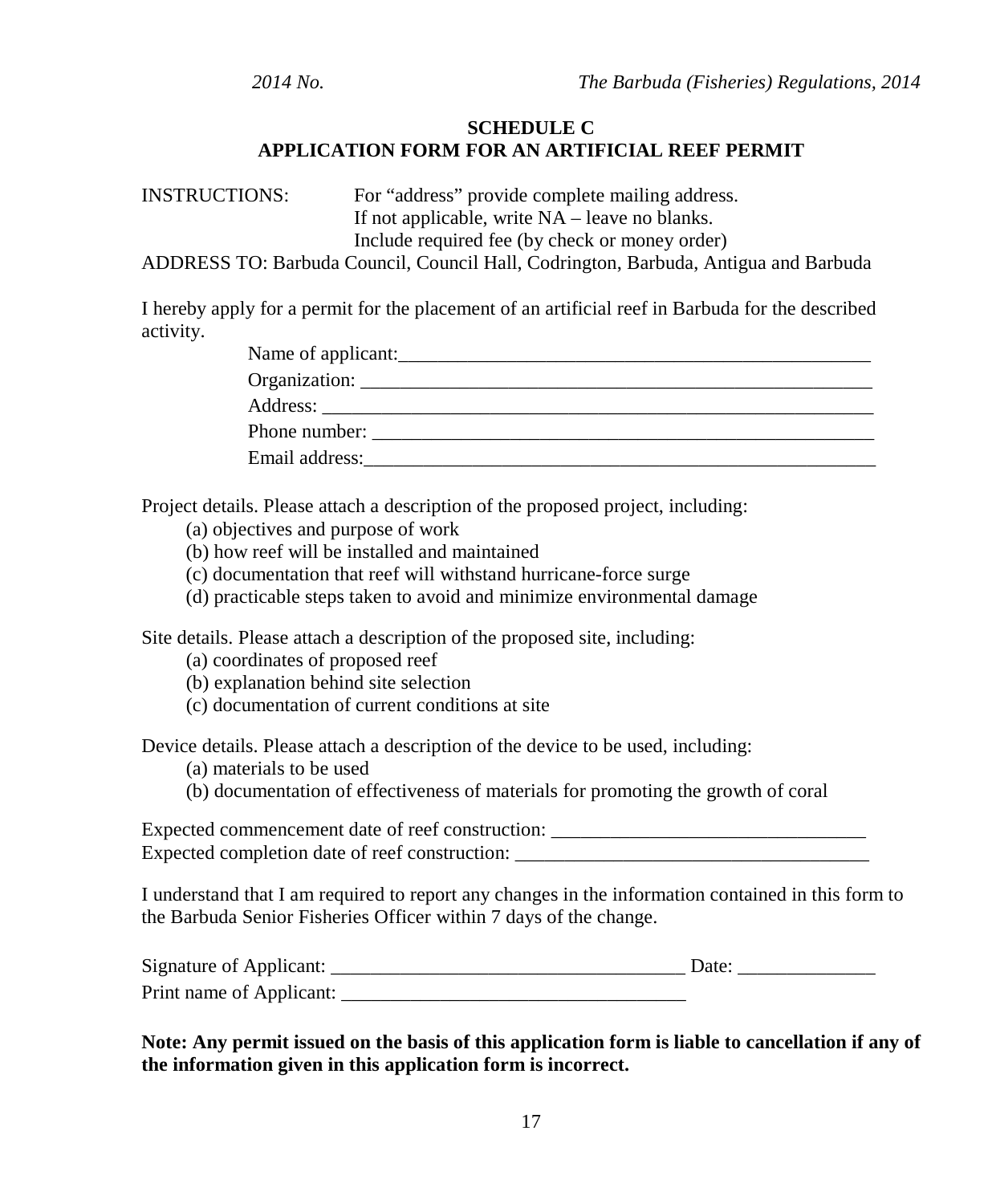## **SCHEDULE D**

# **PERMIT FEES**

| <b>Type of permit</b>                         | Cost       | <b>Duration of permit</b>     |  |
|-----------------------------------------------|------------|-------------------------------|--|
|                                               |            |                               |  |
| Fishing by person eligible for entry into the | $$100$ per | 2 years                       |  |
| record as a local fisher                      | person     |                               |  |
| Fishing by person not eligible for entry into | $$200$ per | The shorter of 1 week or      |  |
| the record as a local fisher                  | person     | duration of applicant's legal |  |
|                                               |            | stay                          |  |
| Artificial reef                               | \$1000     | Lifetime of reef              |  |

## **SCHEDULE E**

**Fixed penalties and permit suspensions for offences against the Barbuda (Fisheries) Regulations, 2014.** 

| <b>Offences</b>                                                                                                           | 1 <sup>st</sup> offence                               | $2nd$ offence                                         | 3 <sup>rd</sup> offence | $\mathbf{In}$<br>contraventio<br>n of: |
|---------------------------------------------------------------------------------------------------------------------------|-------------------------------------------------------|-------------------------------------------------------|-------------------------|----------------------------------------|
| Fishing without a<br>Permit                                                                                               | $$200, 1$ month<br>permit<br>suspension               | \$400, 3 month<br>permit<br>suspension                | Taken to<br>court       | Sec. 7                                 |
| Taking, placing for<br>sale, purchasing or<br>having in possession<br>parrotfish or sea urchin                            | \$50 per fish, 1<br>month permit<br>suspension        | \$100 per fish, 1<br>month permit<br>suspension       | Taken to<br>court       | Sec. 9                                 |
| Disposing of empty<br>conch shells at sea or<br>outside designated<br>areas                                               | \$25 per shell, 2<br>week permit<br>suspension        | $$100$ per shell, 3<br>month permit<br>suspension     | Taken to<br>court       | Sec. 11                                |
| Taking or attempting<br>to take a shark for non-<br>traditional use or by<br>person not ordinarily<br>resident in Barbuda | \$250 per shark,<br>2 month permit<br>suspension      | \$500 per shark,<br>4 month permit<br>suspension      | Taken to<br>court       | Sec. 12                                |
| Exporting shark, shark<br>fins, or other portions<br>of shark                                                             | \$500 per<br>portion, 2<br>month permit<br>suspension | \$500 per<br>portion, 4 month<br>permit<br>suspension | Taken to<br>court       | Sec. 12                                |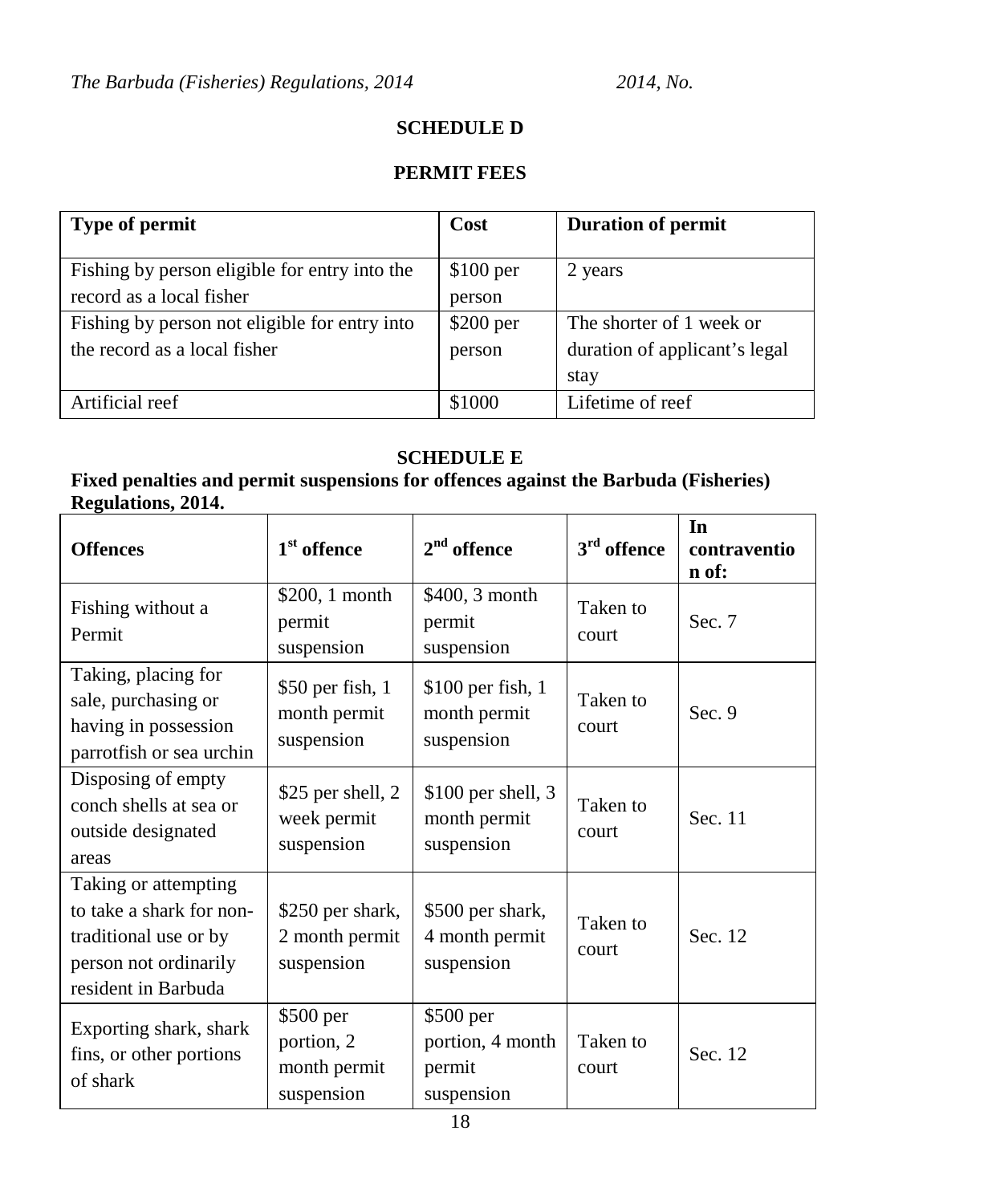| Fishing or attempting<br>to fish with traps or<br>pots that do not include<br>two or more escape<br>gaps                         | \$100 per trap<br>or pot, catch<br>forfeited, 6<br>week permit<br>suspension             | \$200 per trap or<br>pot, 4 month<br>permit<br>suspension                              | Taken to<br>court | Sec. 13 |
|----------------------------------------------------------------------------------------------------------------------------------|------------------------------------------------------------------------------------------|----------------------------------------------------------------------------------------|-------------------|---------|
| Retaining, purchasing,<br>or selling species<br>during closed season<br>established by the<br>Council                            | \$250, 6 week<br>permit<br>suspension                                                    | \$500, 4 month<br>permit<br>suspension                                                 | Taken to<br>court | Sec. 14 |
| Fishing or attempting<br>to fish on a spawning<br>aggregation                                                                    | \$250, 6 week<br>permit<br>suspension                                                    | \$500, 4 month<br>permit<br>suspension                                                 | Taken to<br>court | Sec. 14 |
| Placing an artificial<br>reef without a permit                                                                                   | \$100 plus \$5<br>per day in<br>water, 6 week<br>permit<br>suspension (if<br>applicable) | \$500 plus \$5 per<br>day in water, 4<br>month permit<br>suspension (if<br>applicable) | Taken to<br>court | Sec. 15 |
| Harming, taking,<br>possessing, purchasing,<br>or selling undersized,<br>egg-bearing, or other<br>unlawfully retained<br>lobster |                                                                                          | Charged/compounded under Fisheries Regulations 2013                                    |                   |         |